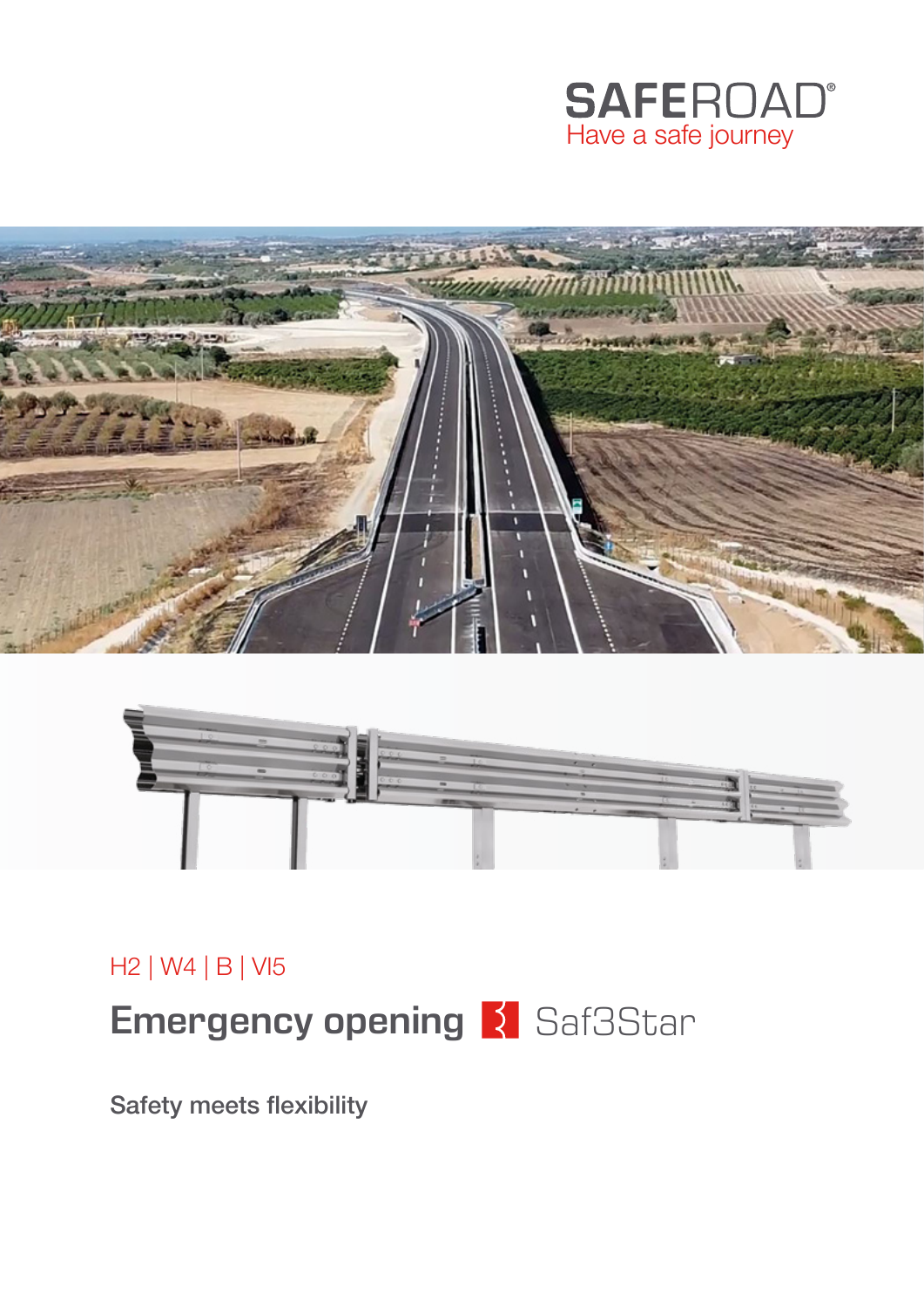# **Emergency opening | Saf3Star**



# $c\epsilon$

# TECHNICAL DATA

| Working width (m)       | 1.30                             |
|-------------------------|----------------------------------|
| Dyn. deflection (m)     | 0.90                             |
| Vehicle intrusion (m)   | 1.60                             |
| Installation condition  | Asphalt/concrete                 |
| Construction height (m) | 1.00                             |
| Construction width (m)  | 0.39                             |
| <b>Type</b>             | Double-sided                     |
| Post distance (m)       | 2.25                             |
| Test length (m)         | 40.5<br>(Opening section 36.0 m) |

The Emergency opening SafeStar is specially developed for the area of central reserve crossovers. The openable vehicle restraint system allows flexible control of traffic flows and quick access for emergency services.

The system with containment level H2 and working width W4 has a minimum opening length of 36 m. It can be flexibly adapted to local conditions in 4.5 m or 9.0 m modular units.

#### Quick opening

Based on the minimum opening length of 36 m, the Emergency opening SafeStar can be opened by two people without extra tool within 15 minutes. The integrated emergency gate with a length of 4.5 m can even be opened in less than 2 minutes in case of an emergency when rapidity is crucial.

## Easy maintenance and repair

The use of standard components from the SafeStar product family ensures easy connection to existing vehicle restraint systems and simplifies assembly, maintenance, and repair.

## Advantages of Emergency opening SafeStar

- · only two people and no extra tool needed for opening
- · integrated emergency gate can be opened in less than 2 min.
- flexible adaptation to local conditions
- · easy connection and compatibility to existing SafeStar systems
- · easy assembly, maintenance, and repair due to modular design

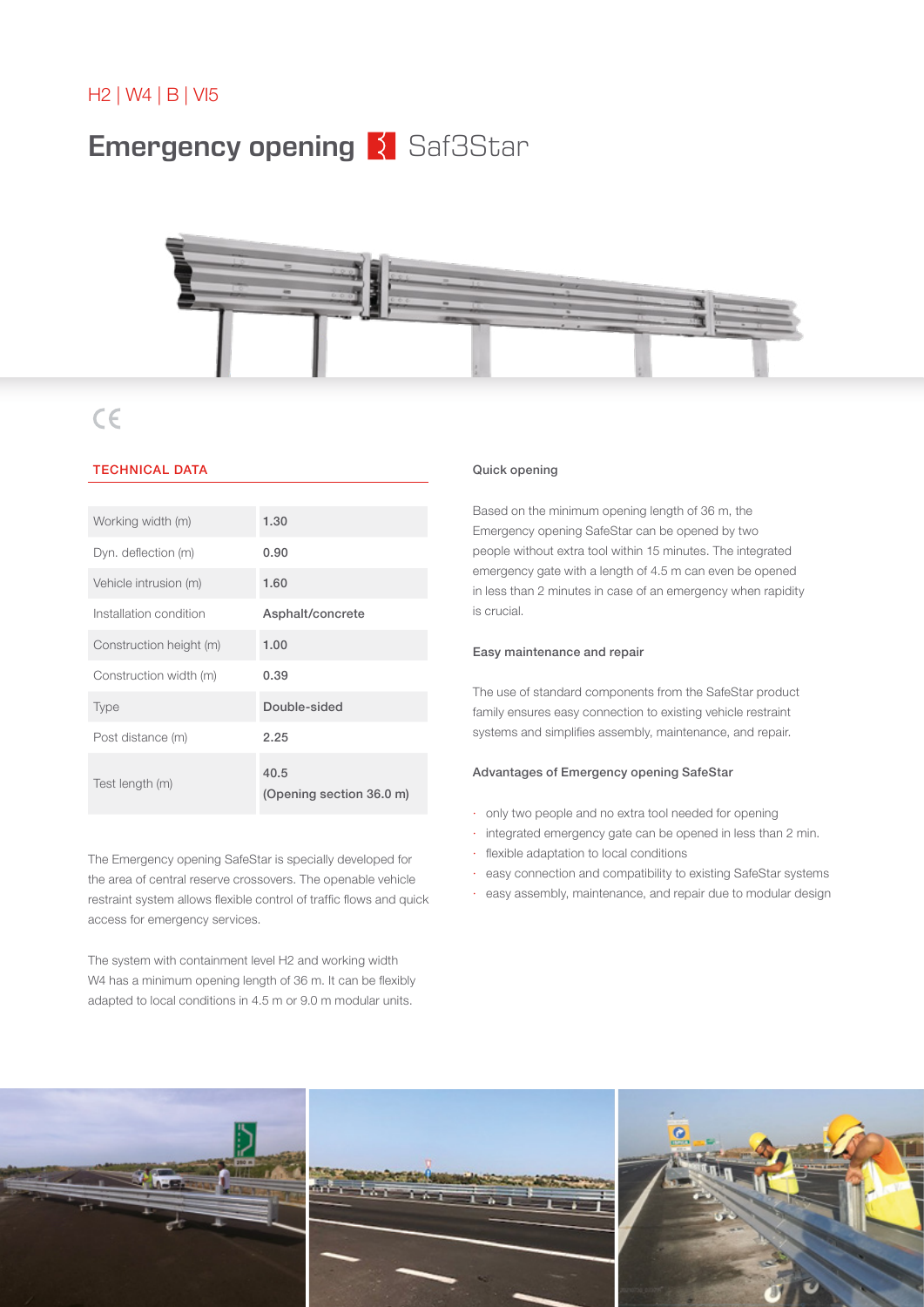

Initial situation

Open the system in a few steps on the example of the emergency gate (4.5 m)